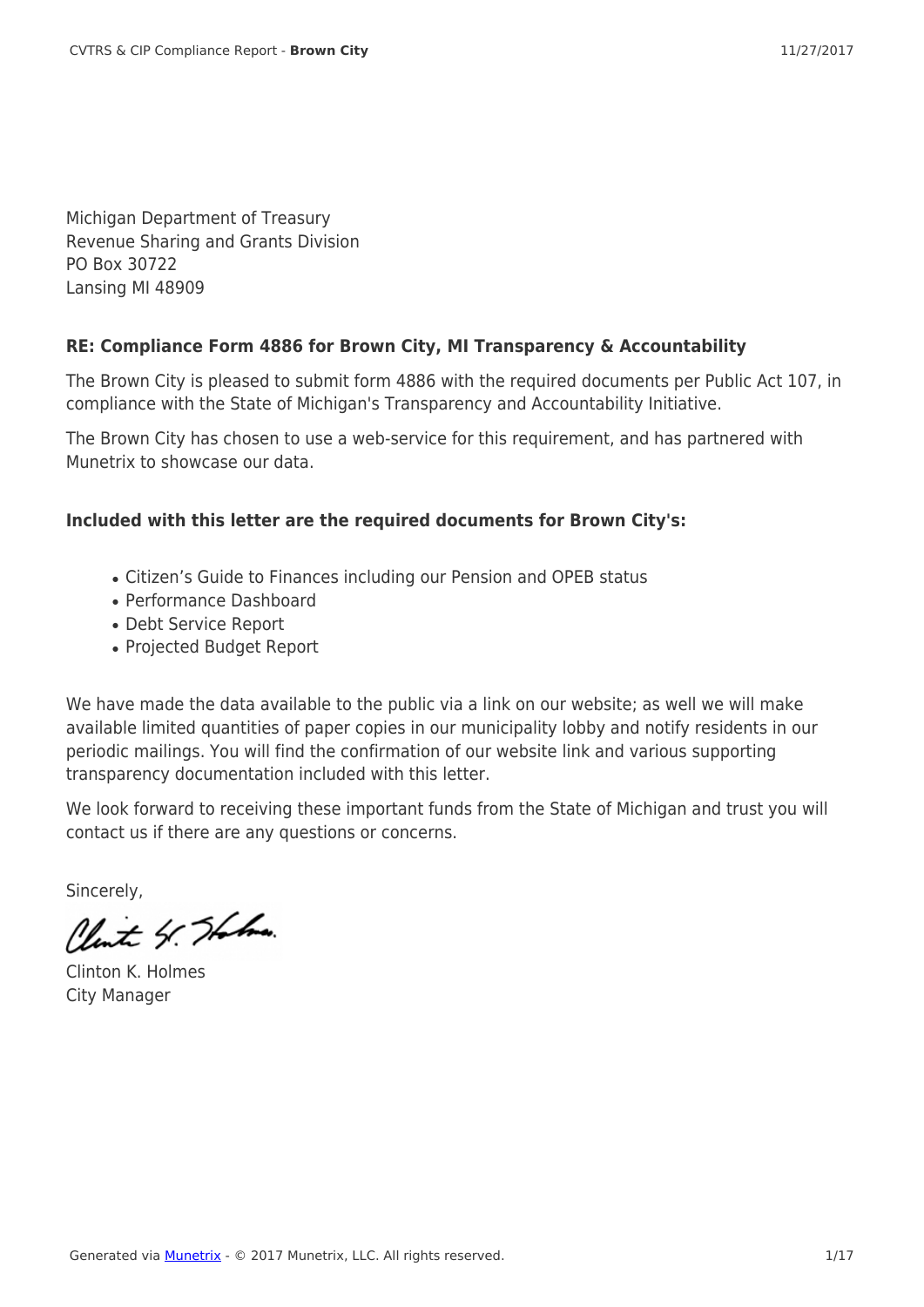Michigan Department of Treasury (Recreated) 4886 (Rev. 08-17)

#### **City, Village, and Township Revenue Sharing and County Incentive Program Certification**

Issued under authority of 2017 Public Act 107. Filing is mandatory to qualify for payments.

Each city/village/township/county applying for City, Village, and Township Revenue Sharing or County Incentive Program payments must:

- 1. Certify to the Michigan Department of Treasury (Treasury) that the local unit listed below has produced and made available to the public a Citizen's Guide, a Performance Dashboard, a Debt Service Report, and a Projected Budget Report as required by 2017 Public Act 107. The local unit must include in any mailing of general information to its citizens, the Internet website address or the physical location where all the documents are available for pubic viewing in the clerk's office.
- 2. Submit to Treasury a Citizen's Guide, a Performance Dashboard, a Debt Service Report, and a Projected Budget Report.

This certification, along with a Citizen's Guide, a Performance Dashboard, a Debt Service Report, and a Projected Budget Report, **must be received by December 1, 2017,** (or the first day of a payment month) in order to qualify for that month's payment. Postmark dates will not be considered. For questions, call 517-373-2697.

| <b>PART 1: LOCAL UNIT INFORMATION</b>                                                                                                                                                                                                                                                                                                                                                                                                                                                                                                                                                                                                            |                                    |                                                             |                                            |           |
|--------------------------------------------------------------------------------------------------------------------------------------------------------------------------------------------------------------------------------------------------------------------------------------------------------------------------------------------------------------------------------------------------------------------------------------------------------------------------------------------------------------------------------------------------------------------------------------------------------------------------------------------------|------------------------------------|-------------------------------------------------------------|--------------------------------------------|-----------|
| Local Unit Name<br><b>Brown City</b>                                                                                                                                                                                                                                                                                                                                                                                                                                                                                                                                                                                                             |                                    | Sanilac County                                              | <b>Local Unit County Name</b>              |           |
| Local Unit Code<br>762010                                                                                                                                                                                                                                                                                                                                                                                                                                                                                                                                                                                                                        |                                    | <b>Contact E-Mail Address</b>                               | browncty@greatlakes.net                    |           |
| Contact Name<br>Clinton K. Holmes                                                                                                                                                                                                                                                                                                                                                                                                                                                                                                                                                                                                                | Contact Title<br>City Manager      |                                                             | Contact Telephone Number<br>8103462325     | Extension |
| Website Address, if reports are available online<br>http://munetrix.com/sections/data/municipal.php?MuniID=97&Type=City                                                                                                                                                                                                                                                                                                                                                                                                                                                                                                                          |                                    |                                                             | Current Fiscal Year End Date<br>2018-03-31 |           |
| <b>PART 2: CITIZEN'S GUIDE</b>                                                                                                                                                                                                                                                                                                                                                                                                                                                                                                                                                                                                                   |                                    |                                                             |                                            |           |
| [ ] The local unit has elected to use Treasury's online Citizen's Guide to comply with the legislative requirements. Therefore, a copy<br>of the Citizen's Guide will not be submitted to Treasury.<br>$[\checkmark]$ The local unit does not have any unfunded pensions or other post employment benefits (OPEB).                                                                                                                                                                                                                                                                                                                               |                                    |                                                             |                                            |           |
| <b>PART 3: CERTIFICATION</b>                                                                                                                                                                                                                                                                                                                                                                                                                                                                                                                                                                                                                     |                                    |                                                             |                                            |           |
| In accordance with 2017 Public Act 107, the undersigned hereby certifies to Treasury that the above mentioned local unit 1) has<br>produced a Citizen's Guide, a Performance Dashboard, a Debt Service Report, and a Projected Budget Report and 2) will include in<br>any mailing of general information to our citizens, the Internet website address or the physical location where all the documents are<br>available for public viewing in the clerk's office. The Citizen's Guide, Performance Dashboard, Debt Service Report, and Projected<br>Budget Report are attached to this signed certification, unless otherwise noted in Part 2. |                                    |                                                             |                                            |           |
| Chief Administrative Officer Signature (as defined in MCL 141.422b)<br>Clint 4. Thomas                                                                                                                                                                                                                                                                                                                                                                                                                                                                                                                                                           | MCL 141.422b)<br>Clinton K. Holmes | Printed Name of Chief Administrative Officer (as defined in |                                            |           |
| Title<br>City Manager                                                                                                                                                                                                                                                                                                                                                                                                                                                                                                                                                                                                                            |                                    |                                                             | November 27, 2017                          |           |

City Manager

Completed and signed form (including required attachments) should be e-mailed to: **TreasRevenueSharing@michigan.gov** If you are unable to submit via e-mail, fax to 517-335-3298 or mail the completed form and required attachments to:

Michigan Department of Treasury Revenue Sharing and Grants Division PO Box 30722 Lansing MI 48909

| <b>TREASURY USE ONLY</b>       |                              |                        |                                  |  |  |  |  |  |  |
|--------------------------------|------------------------------|------------------------|----------------------------------|--|--|--|--|--|--|
| CVTRS/CIP Eligible             | Certification Received       |                        | Citizen's Guide Received         |  |  |  |  |  |  |
| N                              |                              |                        |                                  |  |  |  |  |  |  |
| Performance Dashboard Received | Debt Service Report Received |                        | Projected Budget Report Received |  |  |  |  |  |  |
|                                |                              |                        |                                  |  |  |  |  |  |  |
| <b>Final Certification</b>     |                              | <b>CVTRS/CIP Notes</b> |                                  |  |  |  |  |  |  |
|                                |                              |                        |                                  |  |  |  |  |  |  |
|                                |                              |                        |                                  |  |  |  |  |  |  |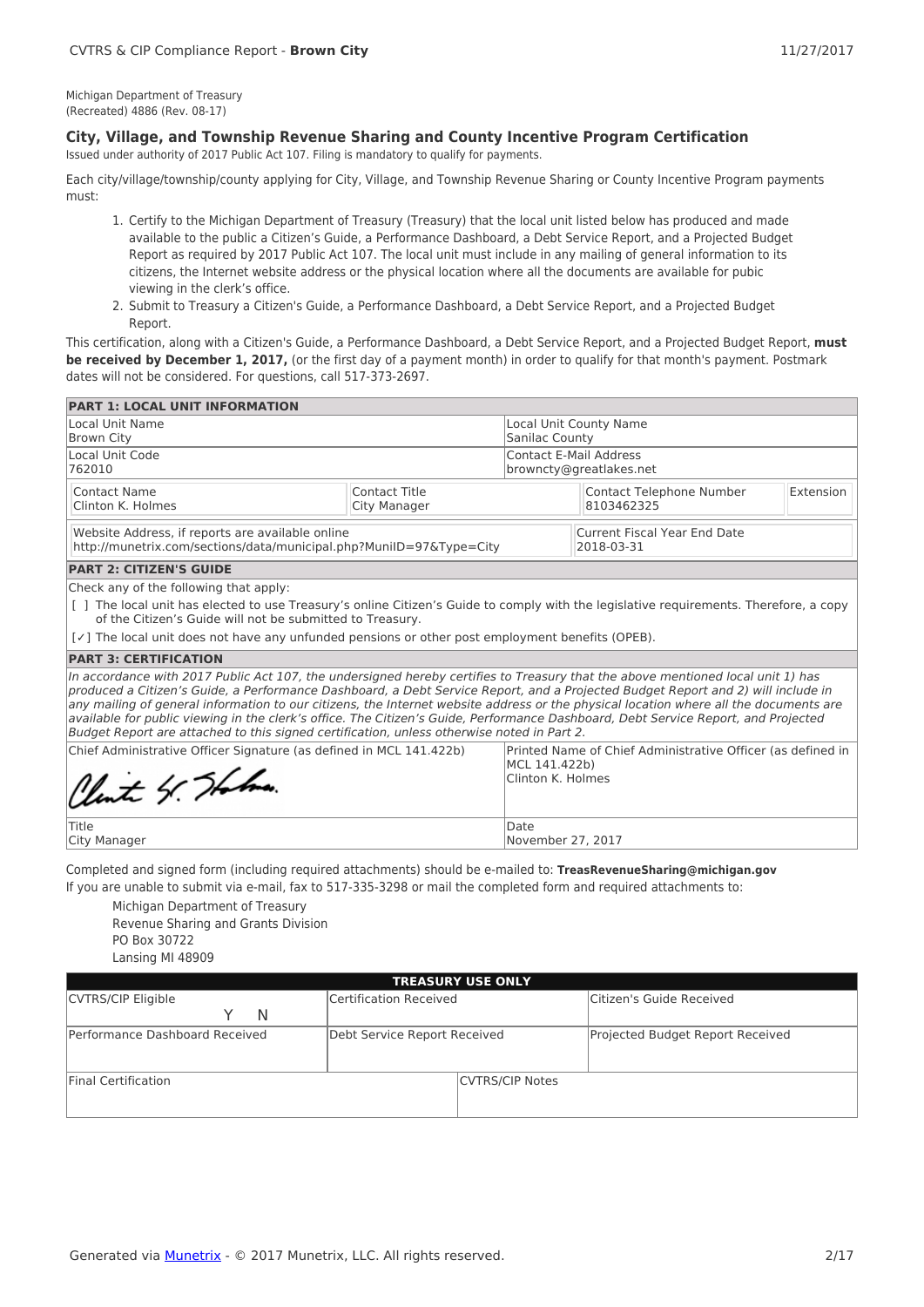# **General Info**

| Name              | T <sub>vpe</sub> | Fiscal Year End | Population (2010) | Phone          | Website                 |
|-------------------|------------------|-----------------|-------------------|----------------|-------------------------|
| Brown City   City |                  | March           | 1,324             | (810) 346-2325 | www.ci.brown-city.mi.us |

# **Multi-Year General Fund Only**

| Year     | Data<br><b>Status</b> | Fiscal<br>Score      | Population | General Fund<br>Revenues | General Fund<br>Expenditures | *Available Fund<br>Balance | Taxable<br>Value |
|----------|-----------------------|----------------------|------------|--------------------------|------------------------------|----------------------------|------------------|
| 2018     | Forecast              | $\overline{2}$       | 1.274      | \$1,076,390              | \$1,076,390                  | \$637,394                  | \$19,252,908     |
| 2017     | <b>Budget</b>         | $\mathbf{1}$         | 1.274      | \$809,790                | \$809,790                    | \$688,399                  | \$19,306,163     |
| 2016     | <b>Historic</b>       | 1                    | 1.257      | \$789,543                | \$739,514                    | \$688,399                  | \$18,873,550     |
| 2015     | <b>Historic</b>       | 2                    | 1.259      | \$767,031                | \$738,893                    | \$684,199                  | \$18,668,259     |
| 2014     | <b>Historic</b>       | $\mathbf{1}$         | 1,265      | \$823,775                | \$683,319                    | \$703,201                  | \$18,824,659     |
| 3<br>201 | <b>Historic</b>       | $\mathbf{2}^{\circ}$ | 1,273      | \$738,808                | \$732,081                    | \$685,037                  | \$19,066,449     |

\*Available Fund Balance includes Committed, Assigned, and Unassigned Funds. It excludes Nonspendable and Restricted Funds.



#### How We Have Managed Our Resources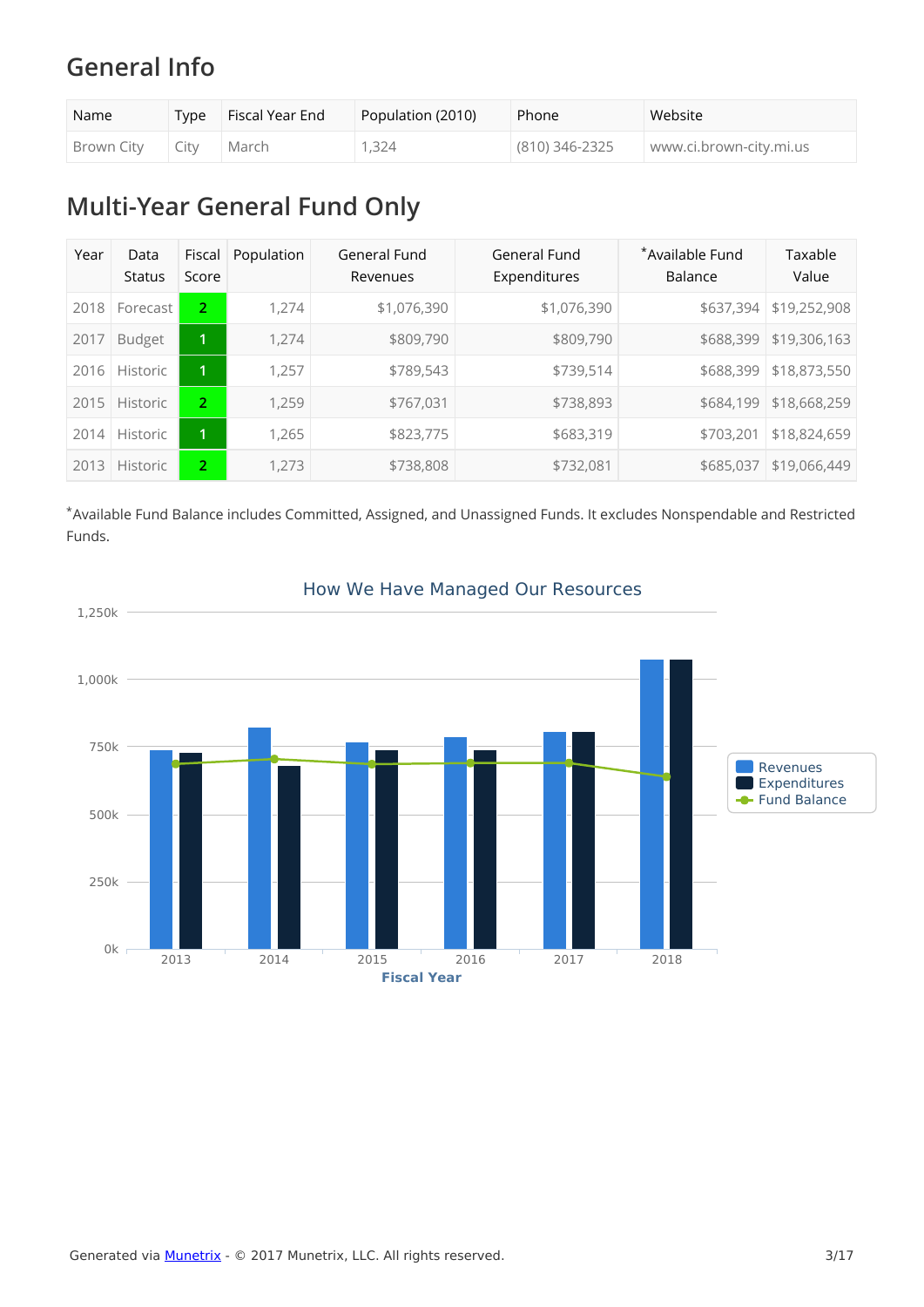# **Fiscal Year Assumptions Notes**

#### **2019 Notes:**

General Fund revenues and expenses are expected to remain flat.

Decrease in Street Funds since no major street renewal projects are currently planned.

Increase in Water and Arsenic Abatement Funds due to anticipated maintenance to the water tower and replacement of absorption media.

All other funds are expected to be essentially flat.

#### **2018 Notes:**

- In 2017 and 2018, a Taxable Value increase of 1% was assumed consistent with the limitations of Prop A and Headlee.
- No additional external debt is anticipated.
- Expenses will remain steady.
- Street Project will include Thelman Avenue, Belview Drive, Autumn Gold.

#### **2017 Notes:**

The 2017/2018 Budget shows a dramatic increase in the General Fund, Major Street and Local Street Funds.All other funds show a slight increase, decrease or remain unchanged. Recommended INCREASE of \$467,600. $^{00}$  or about 26.95% over last year?s budget.

**Increase in the General Fund, Major Street and Local Street Funds:** Due almost exclusively to transfer of street funds from reserve to Local Street Fund for the Lincoln Street Project.

**Decrease in the Sewer and Storm Sewer Funds:** Not expecting significant improvements or repairs this fiscal year.

**Increase in Water and Arsenic Funds:** Primarily from a small expected increase in revenues.

**Decrease in Equipment Fund:** No plans to make any significant equipment purchases.

**Decrease in Park and Recreation Fund:** Not anticipating any grants.

**No change in Cemetery Operating, Perpetual Care Funds, DDA or Festival Commission.**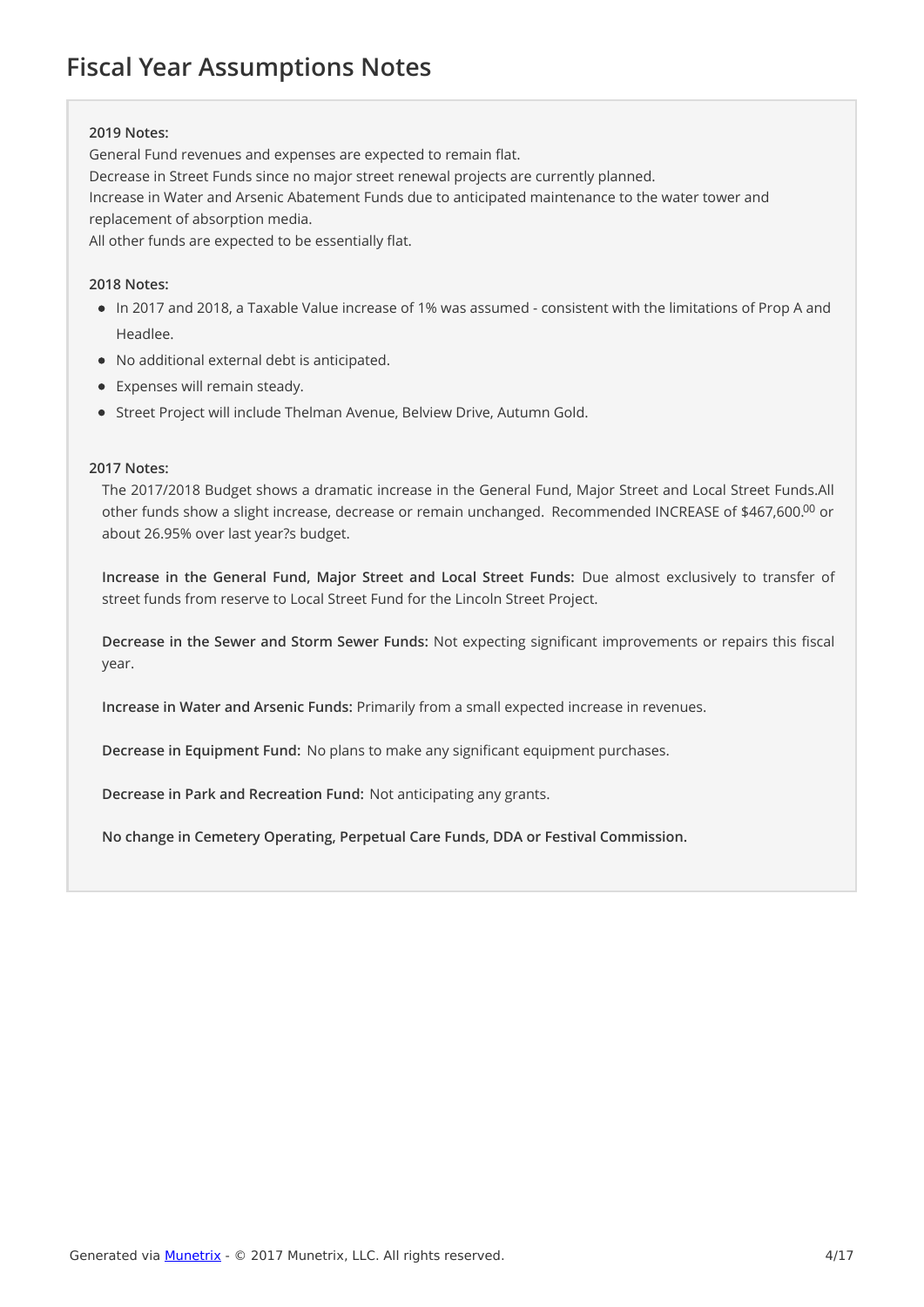# **Financial Statement**

Including General Fund only

#### **Balance Sheet**

| Category Name       | 2018      | 2017      | 2016      | 2015      | 2014      | 2013      |
|---------------------|-----------|-----------|-----------|-----------|-----------|-----------|
| Fund Equity         | \$688,399 | \$688,399 | \$760,377 | \$718,346 | \$806,311 | \$750,381 |
| <b>Total Assets</b> | N/A       | N/A       | \$764,787 | \$723,681 | \$823,702 | \$756,987 |
| Total Liabilities   | \$0       | \$0       | \$4,410   | \$5,334   | \$17,392  | \$6,605   |

Fund Equity includes all five fund types: Committed, Assigned, Unassigned, Nonspendable and Restricted Funds. \*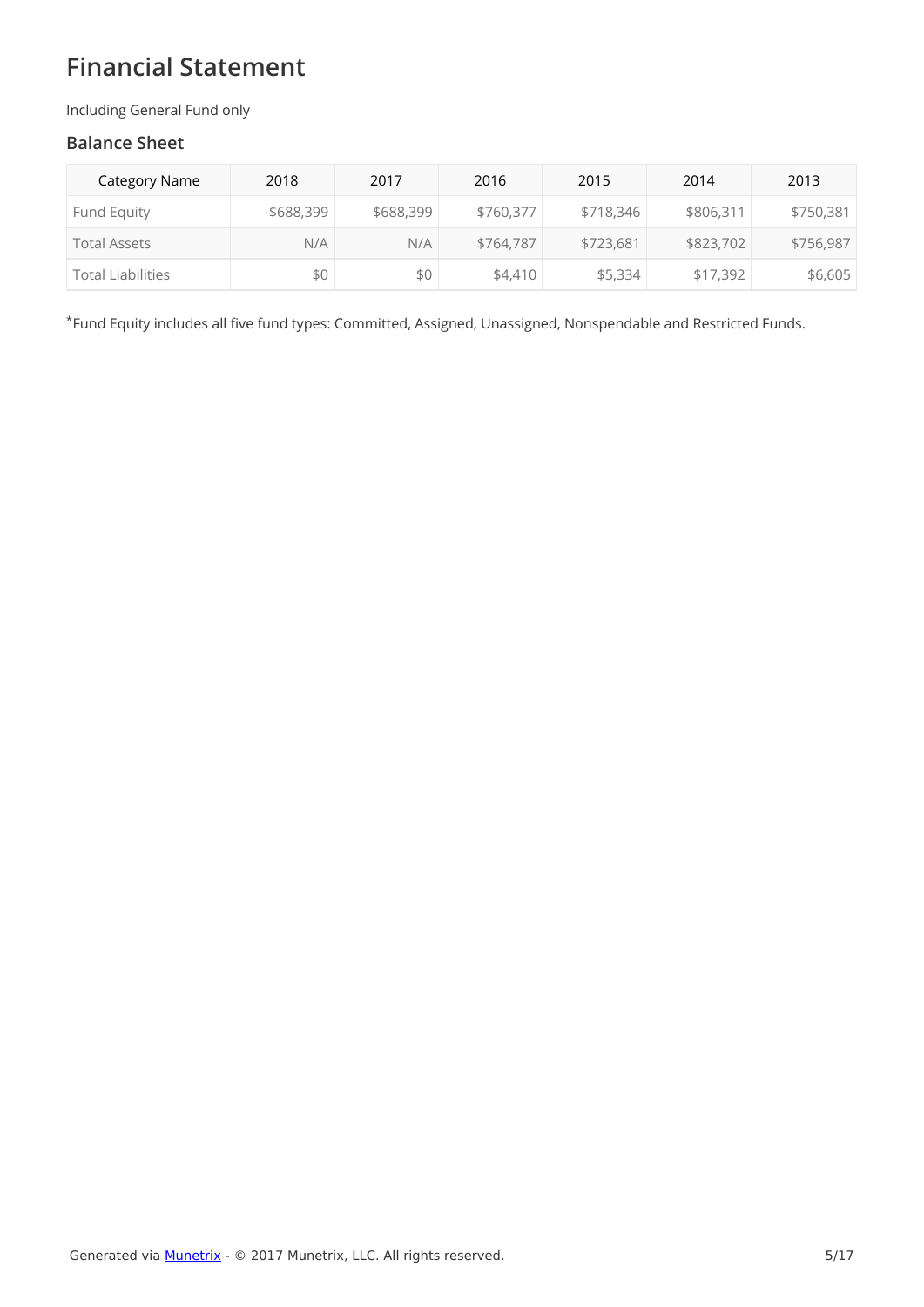#### **Revenues**

| <b>Category Name</b>         | 2018      | 2017      | 2016      | 2015      | 2014      | 2013      |
|------------------------------|-----------|-----------|-----------|-----------|-----------|-----------|
| Fines & Forfeits             | \$150     | \$310     |           |           |           |           |
| Interest, Rents & Royalties  | \$18,800  | \$18,800  | \$206,898 | \$177,639 | \$189,879 | \$165,422 |
| Licenses and Permits         | \$44,750  | \$44,750  | \$1,373   | \$1,378   | \$1,358   | \$1,365   |
| Other Revenue                | \$153,540 | \$139,190 | \$63,832  | \$66,813  | \$112,872 | \$62,690  |
| Other Services               | \$106,540 | \$107,950 | \$63,057  | \$62,072  | \$62,599  | \$61,615  |
| Property taxes               | \$352,780 | \$351,300 | \$315,553 | \$318,848 | \$321,604 | \$316,209 |
| State contributions          | \$144,020 | \$147,490 |           |           |           |           |
| <b>State Revenue Sharing</b> |           |           | \$138,830 | \$140,281 | \$135,463 | \$131,507 |
| Transfers In                 | \$170,000 | \$0       |           |           |           |           |
| Total                        | \$990,580 | \$809,790 | \$789,543 | \$767,031 | \$823,775 | \$738,808 |



### Where The Money Comes From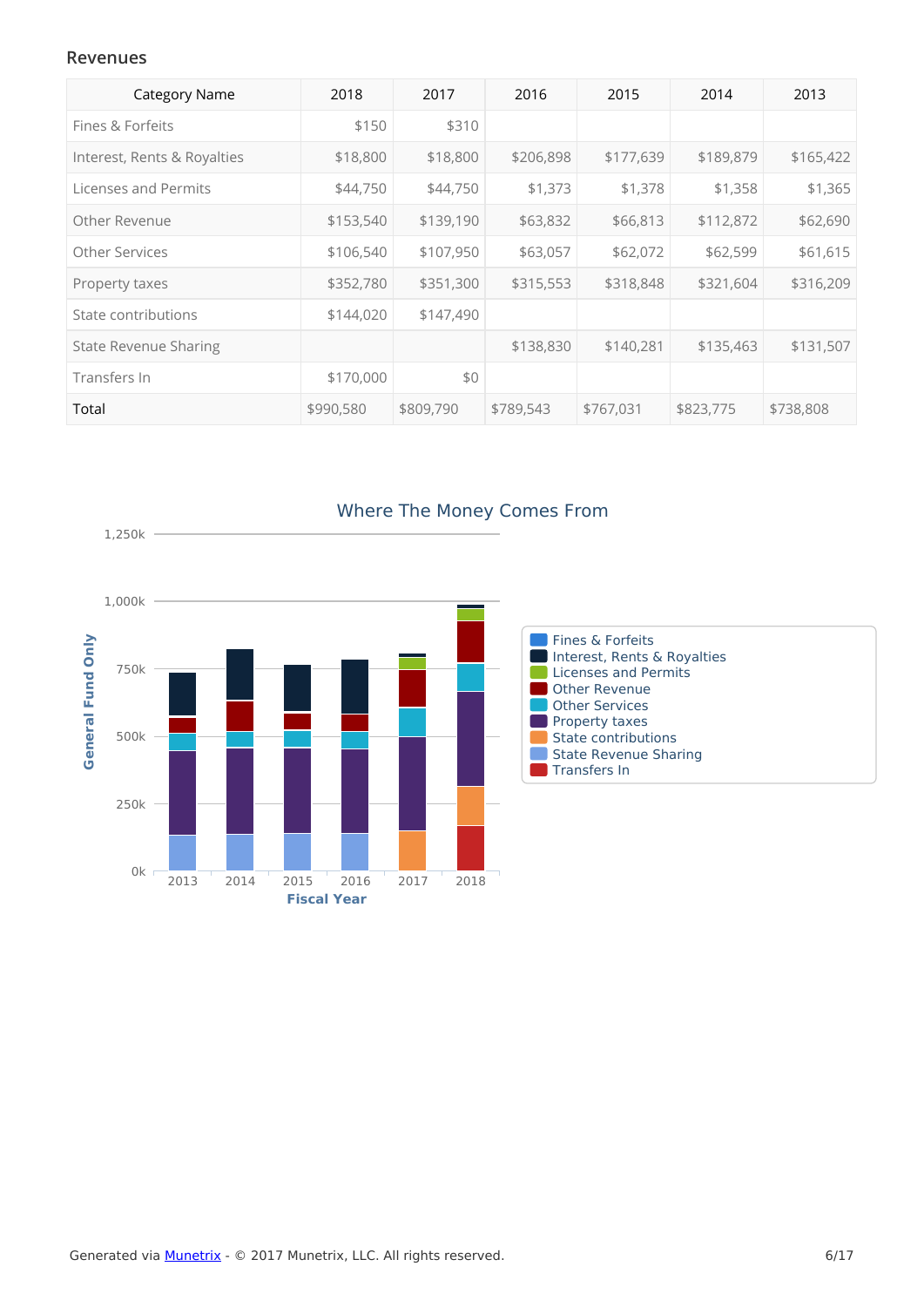#### **Expenses**

1,200k

| <b>Category Name</b>             | 2018      | 2017      | 2016      | 2015      | 2014      | 2013      |
|----------------------------------|-----------|-----------|-----------|-----------|-----------|-----------|
| Capital Outlay & Special Items   | \$150,870 | \$92,550  | \$49,449  |           |           | \$13,280  |
| Community & Economic Development | \$10,690  | \$10,690  | \$9,074   | \$13,886  | \$9,189   | \$11,047  |
| Debt Service                     |           | \$0       |           |           |           | \$32,637  |
| Fire Department                  | \$18,500  | \$20,350  | \$18,311  | \$19,481  | \$19,445  | \$19,946  |
| General Government               | \$310,780 | \$279,910 | \$270,350 | \$294,949 | \$298,647 | \$288,146 |
| Judicial                         |           | \$0       |           |           |           |           |
| Library                          | \$33,000  | \$33,000  |           |           |           |           |
| Other                            | \$41,700  | \$41,700  | \$33,780  | \$33,319  |           | \$30,941  |
| Police Department                | \$171,290 | \$162,060 | \$165,116 | \$186,786 | \$188,047 | \$168,981 |
| Public Works Department          | \$132,650 | \$92,830  | \$193,434 | \$190,472 | \$167,991 | \$167,103 |
| <b>Recreation &amp; Culture</b>  |           | \$0       |           |           |           |           |
| <b>Transfers Out</b>             | \$0       | \$0       |           |           |           |           |
| Utilities                        | \$112,700 | \$76,700  |           |           |           |           |
| Total                            | \$982,180 | \$809,790 | \$739,514 | \$738,893 | \$683,319 | \$732,081 |



### How The Money Is Spent

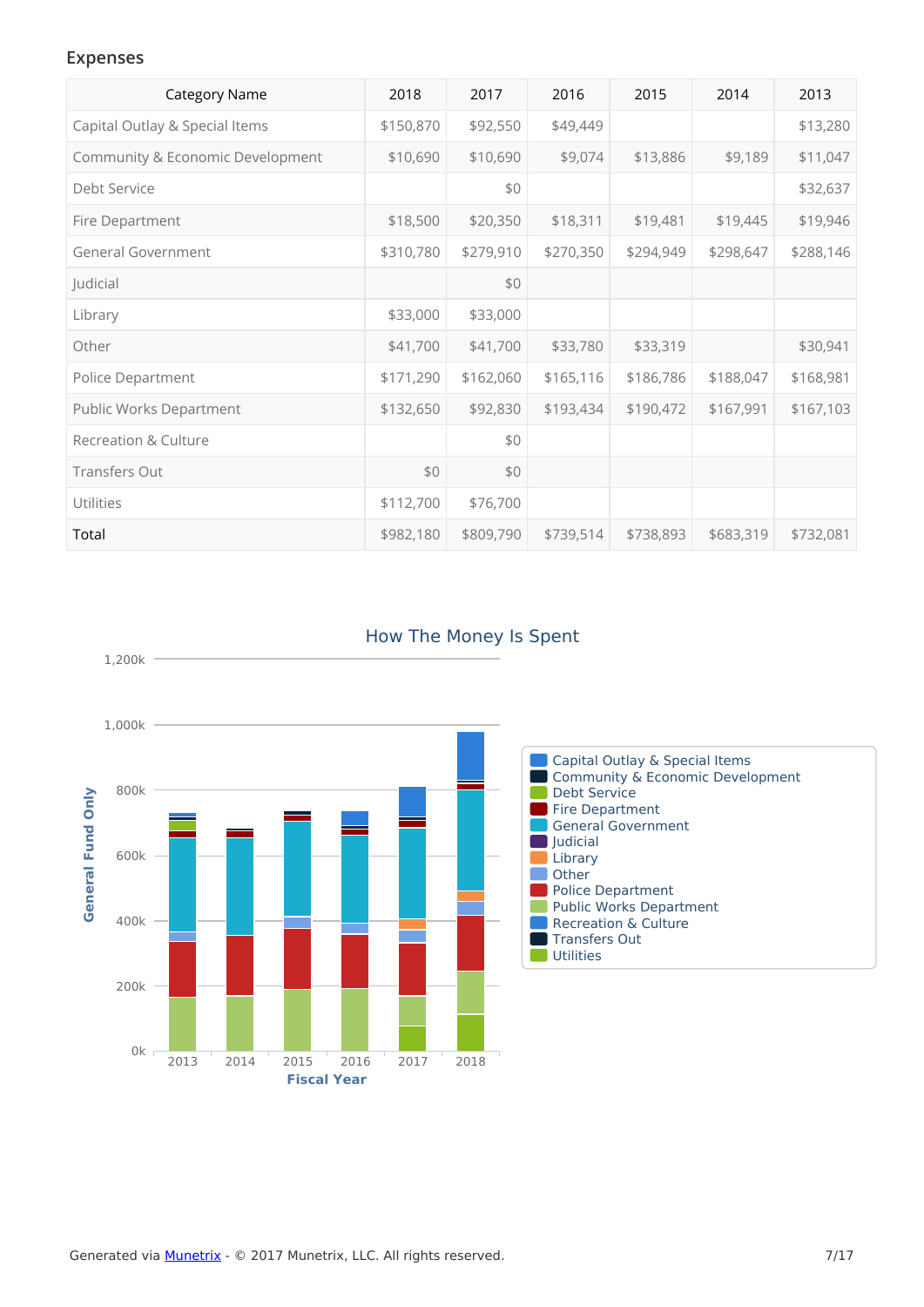# **Supplementary Information (Pension / OPEB)**

| Category Name                   | 2018     | 2017     | 2016     | 2015     | 2014     | 2013     |
|---------------------------------|----------|----------|----------|----------|----------|----------|
| Pensions Actuarial Liability    | N/A      | N/A      | N/A      | N/A      | N/A      | N/A      |
| <b>Pension Fund Assets</b>      | N/A      | N/A      | N/A      | N/A      | N/A      | N/A      |
| <b>OPEB Actuarial Liability</b> | \$34,780 | \$34,780 | \$34,780 | \$34,780 | \$34,780 | \$34,780 |
| <b>OPEB Fund Assets</b>         | \$34,780 | \$34,780 | \$34,780 | \$34,780 | \$34,780 | \$34,780 |

## Pension Fund Status

Pension Assets Pension Obligations

| 2013 | 2014 | 2015               | 2016 | 2017 | 2018 |
|------|------|--------------------|------|------|------|
|      |      | <b>Fiscal Year</b> |      |      |      |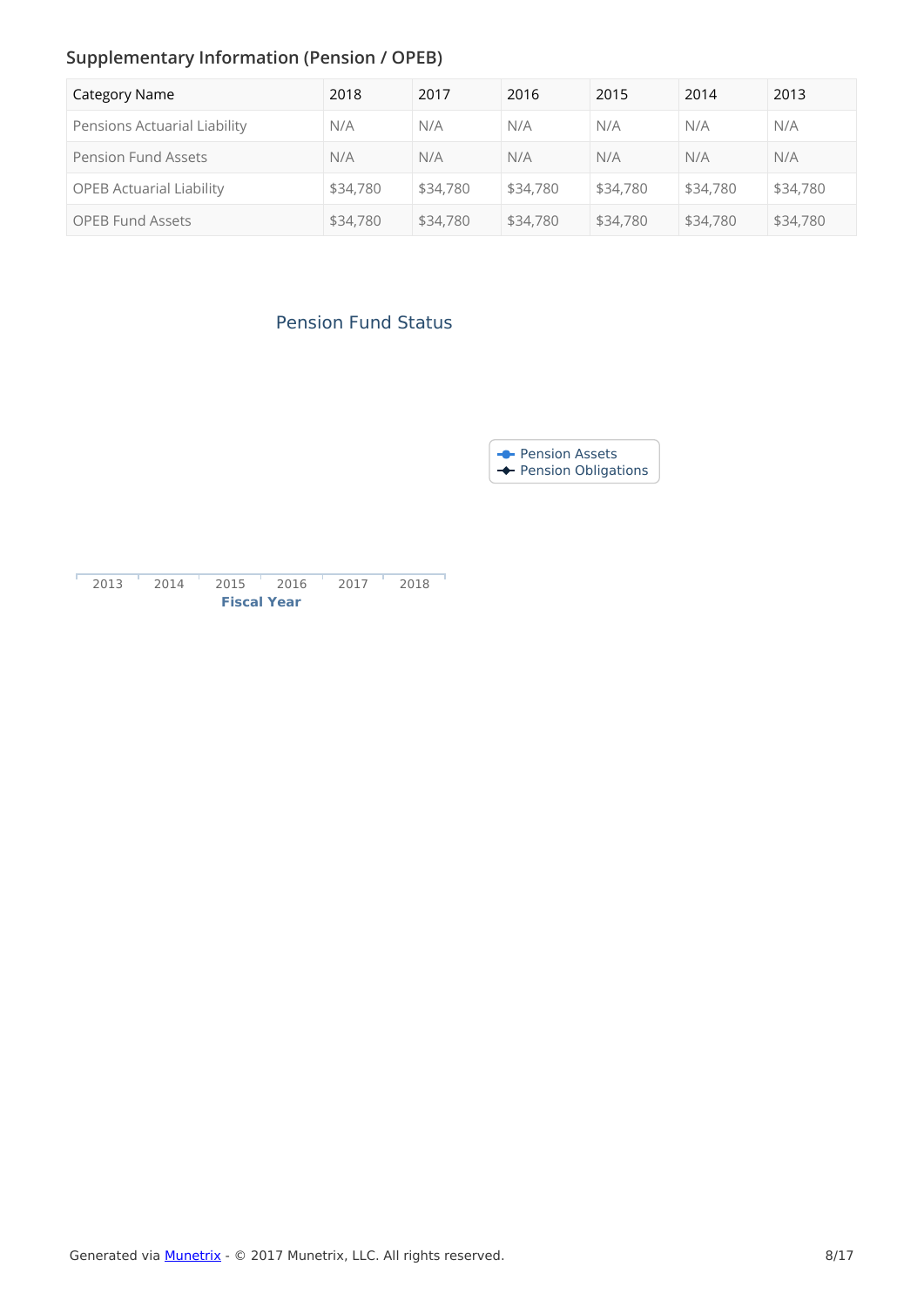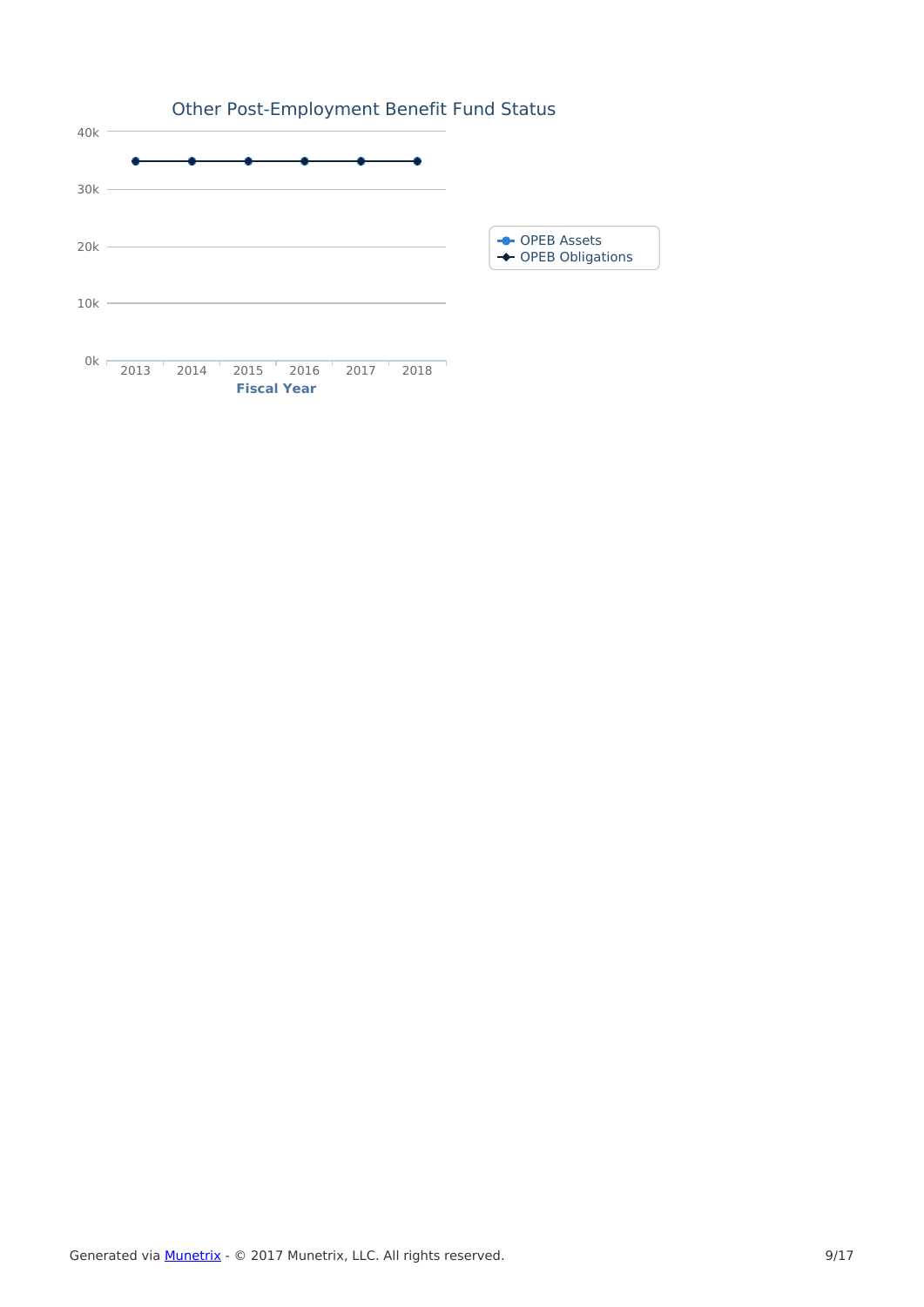# **Fund Equity Detail**

| <b>Category Name</b> | 2018      | 2017      | 2016      | 2015      | 2014      | 2013      |
|----------------------|-----------|-----------|-----------|-----------|-----------|-----------|
| Assigned             | \$0       | \$0       | \$20,257  | \$24,561  | \$29,896  | \$35,105  |
| Committed            | \$0       | \$0       | \$113,244 | \$80,579  | \$119,781 | \$124,745 |
| Nonspendable         | \$0       | \$0       |           |           |           |           |
| Restricted           | \$0       | \$0       | \$71,978  | \$34,147  | \$103,110 | \$65,344  |
| Unassigned           | \$688,399 | \$688,399 | \$554,898 | \$579,059 | \$553,524 | \$525,187 |

Copyright © 2017 Munetrix, LLC. All rights reserved.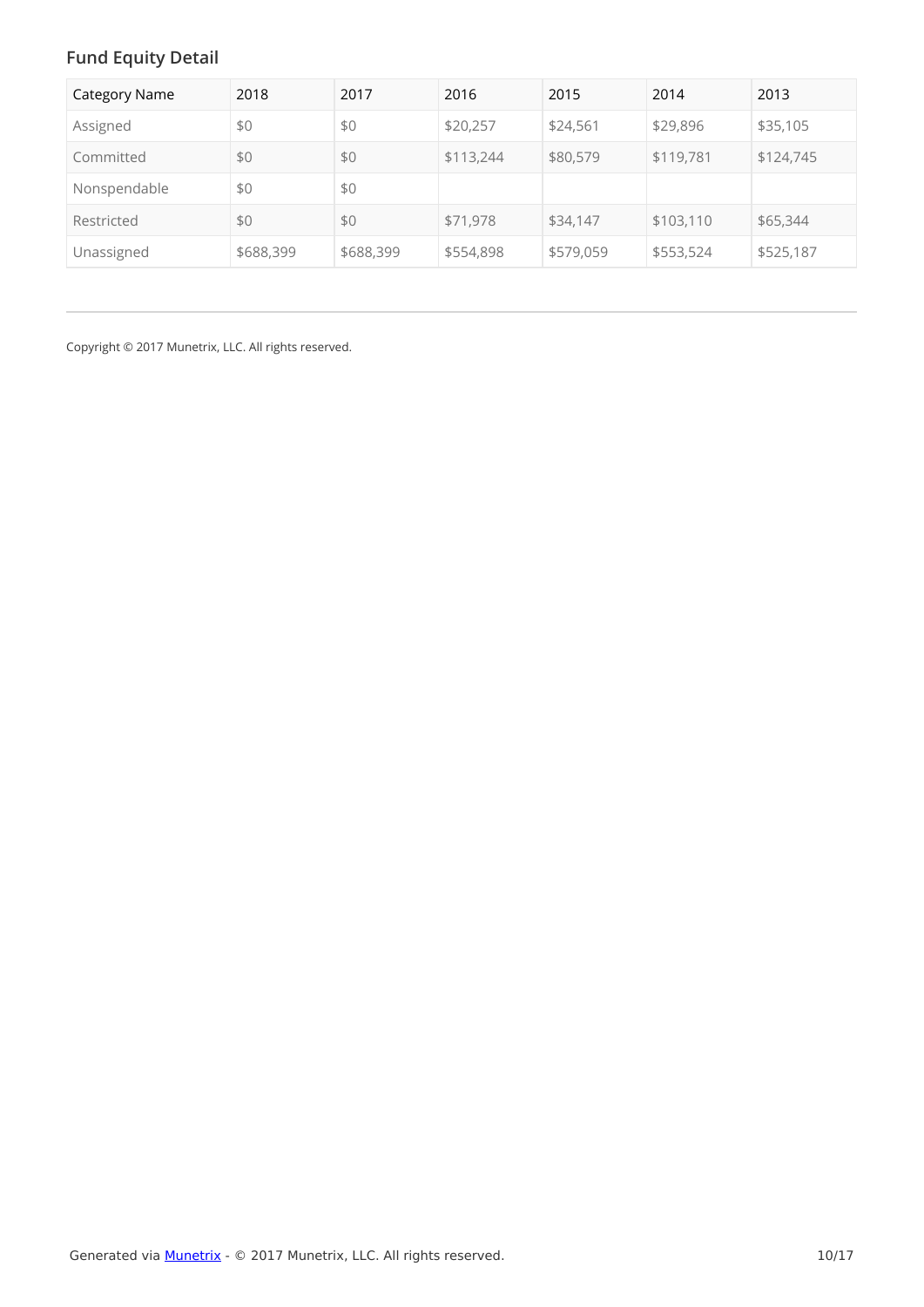

# **Dashboard for Brown**

**City**

View details in the Citizens' Guide

| <b>Fiscal Stability</b>                             | 2015           | 2016   | <b>Progress</b>   |
|-----------------------------------------------------|----------------|--------|-------------------|
| <b>Fiscal Distress Indicator Score</b>              | $\overline{2}$ |        | 小                 |
| Annual General Fund expenditures per capita         | \$587          | \$588  |                   |
| Fund balance as % of General Fund Revenues <b>O</b> | 89.2%          | 87.2%  |                   |
| <b>Other Post Employment Benefits % Funded</b>      | 100.0%         | 100.0% | $\longrightarrow$ |
| Pension % Funded <b>O</b>                           |                |        | $\longrightarrow$ |
| Debt burden per capita                              | \$0.0          | \$71.5 |                   |
| Expenditures per Staff FTEs $\bigcirc$              |                |        |                   |

| <b>Economy &amp; Financial Health</b> | 2015     | 2016     | <b>Progress</b>          |
|---------------------------------------|----------|----------|--------------------------|
| Population <b>O</b>                   | 1,259    | 1,257    | $\overline{\phantom{a}}$ |
| Median Household Income               | ٠        |          | $\longrightarrow$        |
| Taxable Value (100k)                  | \$18,668 | \$18,874 | Æ                        |

| <b>Economic Development</b>         | 2015 | 2016 | Progress |
|-------------------------------------|------|------|----------|
| <b>Residential Building Permits</b> | 26   |      |          |

| <b>Public Safety</b>                                           | 2015        | 2016        | <b>Progress</b>          |
|----------------------------------------------------------------|-------------|-------------|--------------------------|
| Crimes against persons per thousand residents $\bullet$        | 9.5         | 18.3        | $\mathbf \cdot$          |
| Crimes against property per thousand residents $\theta$        | 50.0        | 43.8        | 个                        |
| Crimes against society per thousand residents $\mathbf \Theta$ | 4.8         | 17.5        | $\mathbf{L}$             |
| Other crimes per thousand residents <b>O</b>                   | 11.9        | 16.7        | $\ddot{\phantom{0}}$     |
| Taxable Value (per \$100K) per Sworn Police Officer            |             |             | $\overline{\phantom{a}}$ |
| Taxable Value per Fire Fighters Available (per \$100K)         | \$1,697,114 | \$1,715,777 | Æ                        |

| <b>Education and Talent</b>                              | 2015                     | 2016 | <b>Progress</b> |
|----------------------------------------------------------|--------------------------|------|-----------------|
| Percent of Population Age 25-34 With a Bachelor's Degree | $\overline{\phantom{a}}$ |      |                 |
| Percent of Population age 3-5 Enrolled in Preschool      |                          |      |                 |

| <b>School District Enrollment</b> | 2015 | 2016 | <b>Progress</b> |
|-----------------------------------|------|------|-----------------|
|                                   |      |      |                 |

**Brown Community Browna Community Browna Community Community Community Browna 11/17 11/17**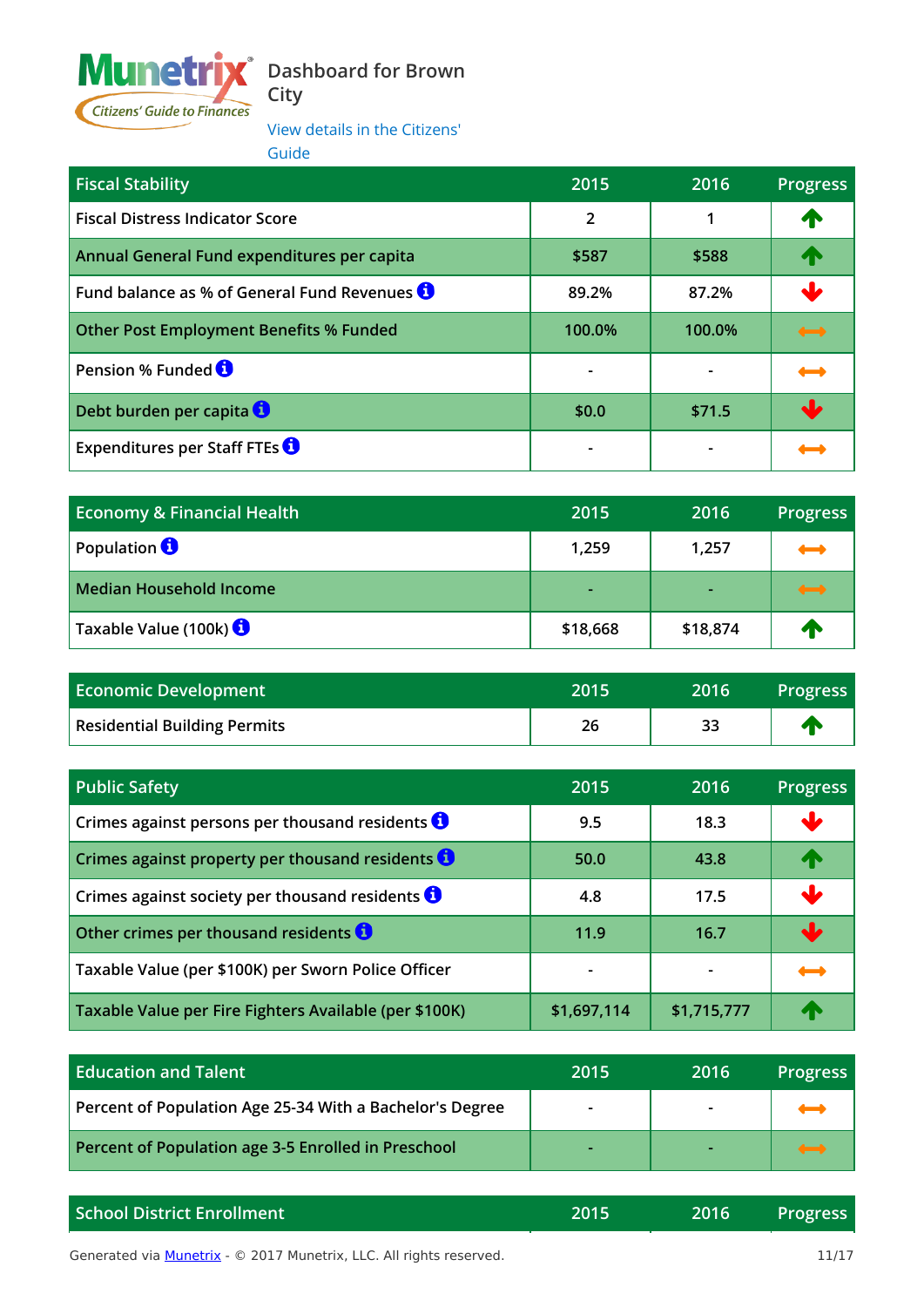| <b>Contract Contract Contract Contract Contract Contract Contract Contract Contract Contract Contract Contract C</b><br>and the state of the state of the state of the state of the state of the state of the state of the state of th |  |
|----------------------------------------------------------------------------------------------------------------------------------------------------------------------------------------------------------------------------------------|--|
|                                                                                                                                                                                                                                        |  |
|                                                                                                                                                                                                                                        |  |

| <b>Culture &amp; Lifestyle</b>       | 2015 | 2016 | <b>Progress</b> |
|--------------------------------------|------|------|-----------------|
| Acres of park per thousand residents | 53.2 | 53.3 |                 |

Copyright © 2017 Munetrix, LLC. All rights reserved.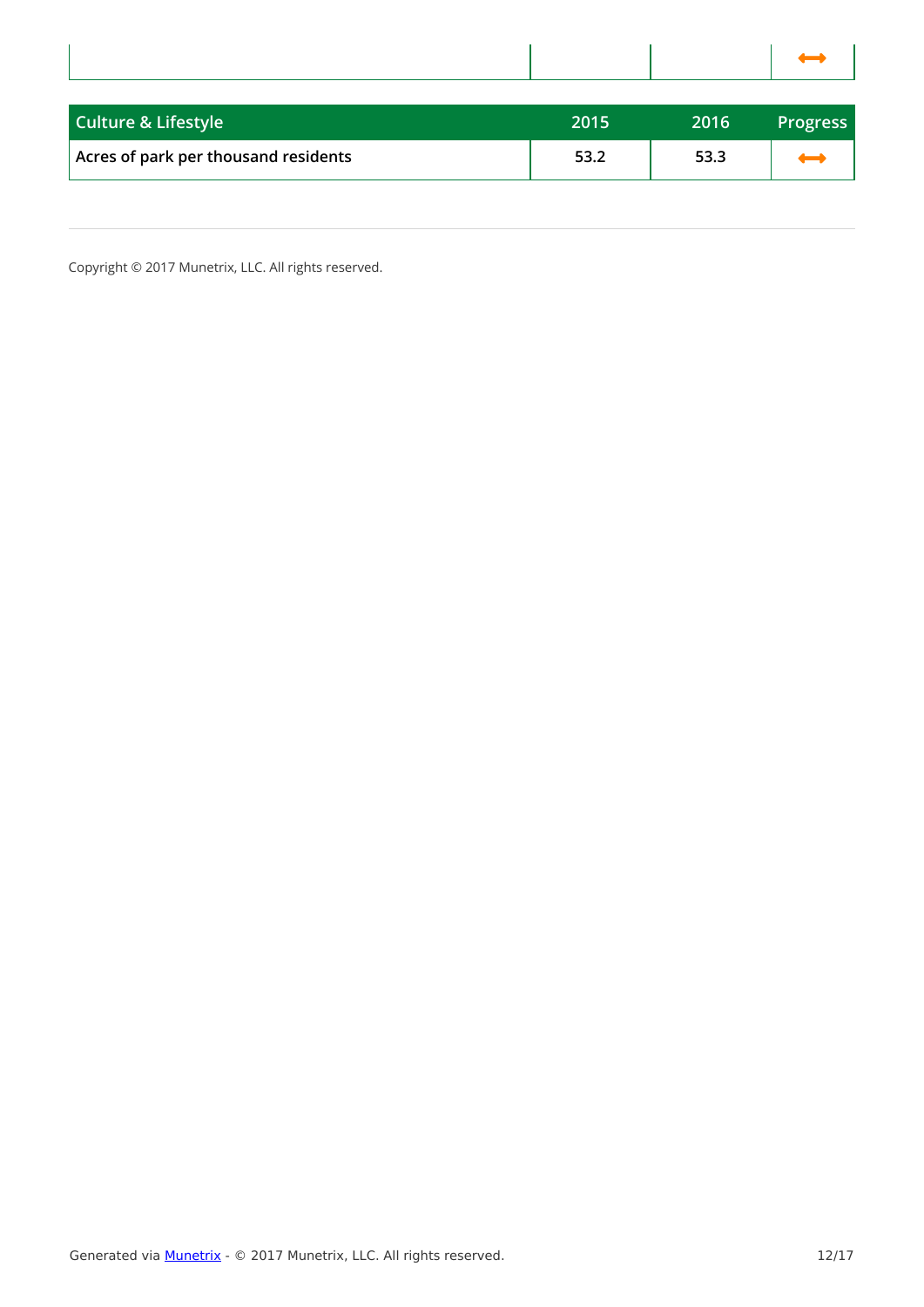### **Print**

## **Brown City Local Code: 76-2010 Debt Service Summary Report**

| <b>Bonds &amp; contracts payable</b>                 | <b>Fiscal Years</b> |          |          |          |  |
|------------------------------------------------------|---------------------|----------|----------|----------|--|
| <b>Name</b>                                          | 2017                | 2018     | 2019     | 2020     |  |
| 2007 General Obligation:                             | 51,500              | 55,210   | 53,705   | 52,200   |  |
| Infrastructure Bond:                                 | 22,342              | 22,342   | 22,342   | 22,342   |  |
| <b>Subtotal for Bonds &amp; contracts</b><br>payable | \$73,842            | \$77,552 | \$76,047 | \$74,542 |  |
| <b>Total Principal &amp; Interest</b>                | \$73,842            | \$77,552 | \$76,047 | \$74,542 |  |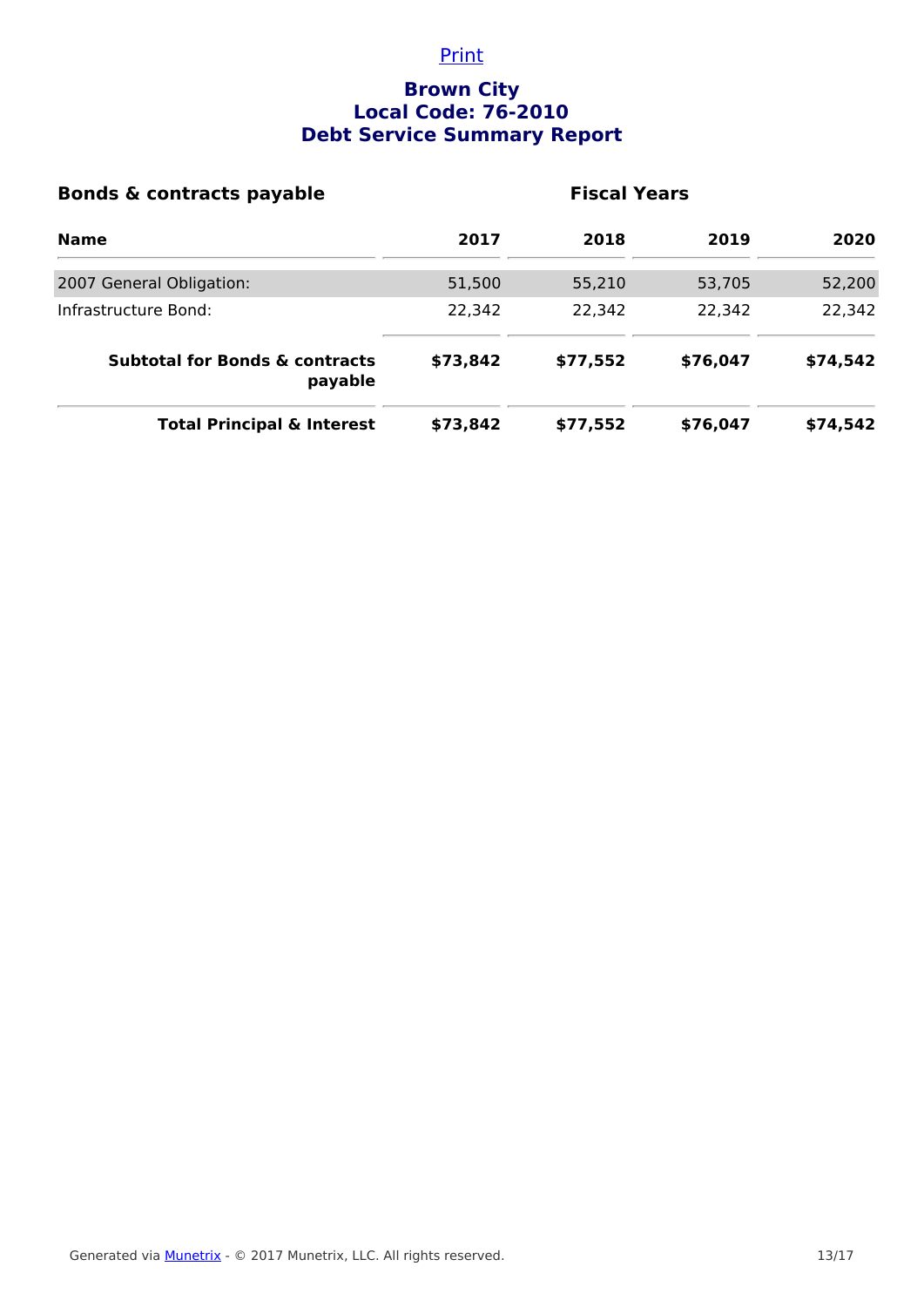### **Brown City Complete Debt Report for 2007 General Obligation:**

# **Issuance Information**

| <b>Debt Type:</b>                                    | Bonds & contracts payable |
|------------------------------------------------------|---------------------------|
| <b>Activity Type:</b>                                | Government                |
| <b>Repayment Source:</b>                             | Not Identified            |
| <b>Issuance Date:</b>                                | 2007-06-05                |
| <b>Issuance Amount:</b>                              | \$700,000                 |
| <b>Interest Rate:</b>                                | 4.30                      |
| <b>Maturing Through:</b>                             | 2027                      |
| <b>Principal Maturity Range: \$20,000 - \$55,000</b> |                           |

# **Payment Schedule**

| Date Due   | <b>Interest Rate</b> | <b>Principal</b> | <b>Interest</b> | <b>Payment</b> | <b>Balance</b> |
|------------|----------------------|------------------|-----------------|----------------|----------------|
| 2016-05-01 |                      |                  | 10,750.00       | 10,750.00      | \$500,000.00   |
| 2016-11-01 | 4.3%                 | 30,000.00        | 10,750.00       | 40,750.00      | \$470,000.00   |
| 2017-05-01 |                      |                  | 10,105.00       | 10,105.00      | \$470,000.00   |
| 2017-11-01 | 4.3%                 | 35,000.00        | 10,105.00       | 45,105.00      | \$435,000.00   |
| 2018-05-01 |                      |                  | 9,352.50        | 9,352.50       | \$435,000.00   |
| 2018-11-01 | 4.3%                 | 35,000.00        | 9,352.50        | 44,352.50      | \$400,000.00   |
| 2019-05-01 |                      |                  | 8,600.00        | 8,600.00       | \$400,000.00   |
| 2019-11-01 | 4.3%                 | 35,000.00        | 8,600.00        | 43,600.00      | \$365,000.00   |
| 2020-05-01 |                      |                  | 7,847.50        | 7,847.50       | \$365,000.00   |
| 2020-11-01 | 4.3%                 | 40,000.00        | 7,847.50        | 47,847.50      | \$325,000.00   |
| 2021-05-01 |                      |                  | 6,987.50        | 6,987.50       | \$325,000.00   |
| 2021-11-01 | 4.3%                 | 40,000.00        | 6,987.50        | 46,987.50      | \$285,000.00   |
| 2022-05-01 |                      |                  | 6,127.50        | 6,127.50       | \$285,000.00   |
| 2022-11-01 | 4.3%                 | 40,000.00        | 6,127.50        | 46,127.50      | \$245,000.00   |
| 2023-05-01 |                      |                  | 5,267.50        | 5,267.50       | \$245,000.00   |
| 2023-11-01 | 4.3%                 | 45,000.00        | 5,267.50        | 50,267.50      | \$200,000.00   |
| 2024-05-01 |                      |                  | 4,300.00        | 4,300.00       | \$200,000.00   |
| 2024-11-01 | 4.3%                 | 45,000.00        | 4,300.00        | 49,300.00      | \$155,000.00   |
| 2025-05-01 |                      |                  | 3,332.50        | 3,332.50       | \$155,000.00   |
| 2025-11-01 | 4.3%                 | 50,000.00        | 3,332.50        | 53,332.50      | \$105,000.00   |
| 2026-05-01 |                      |                  | 2,257.50        | 2,257.50       | \$105,000.00   |
| 2026-11-01 | 4.3%                 | 50,000.00        | 2,257.50        | 52,257.50      | \$55,000.00    |
| 2027-05-01 |                      |                  | 1,182.50        | 1,182.50       | \$55,000.00    |
|            |                      |                  |                 |                |                |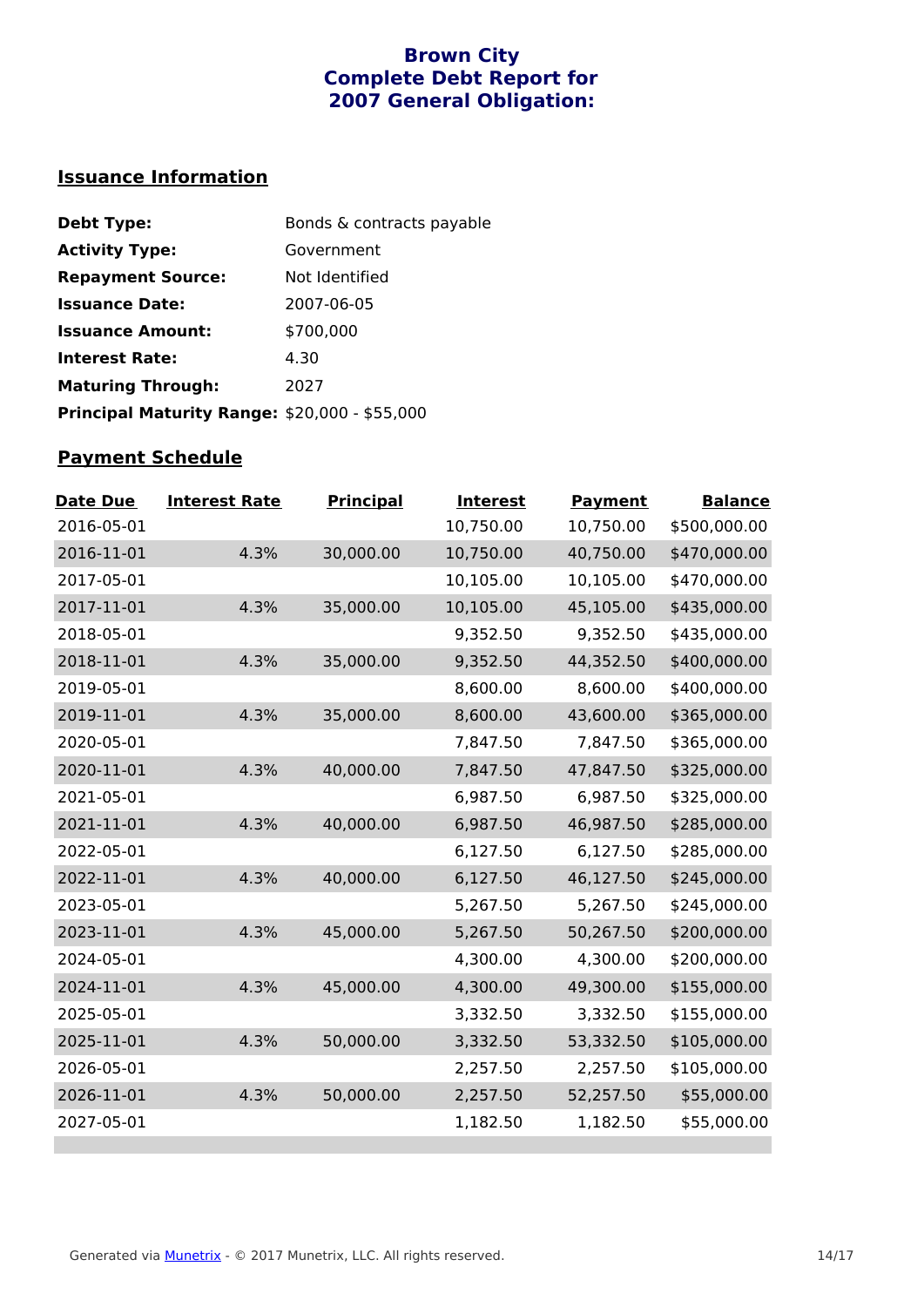| 2027-11-01 | 4.3% | 55,000.00    | 1.182.50     | 56,182.50    |
|------------|------|--------------|--------------|--------------|
| Totals     |      | \$500,000.00 | \$152,220.00 | \$652,220.00 |